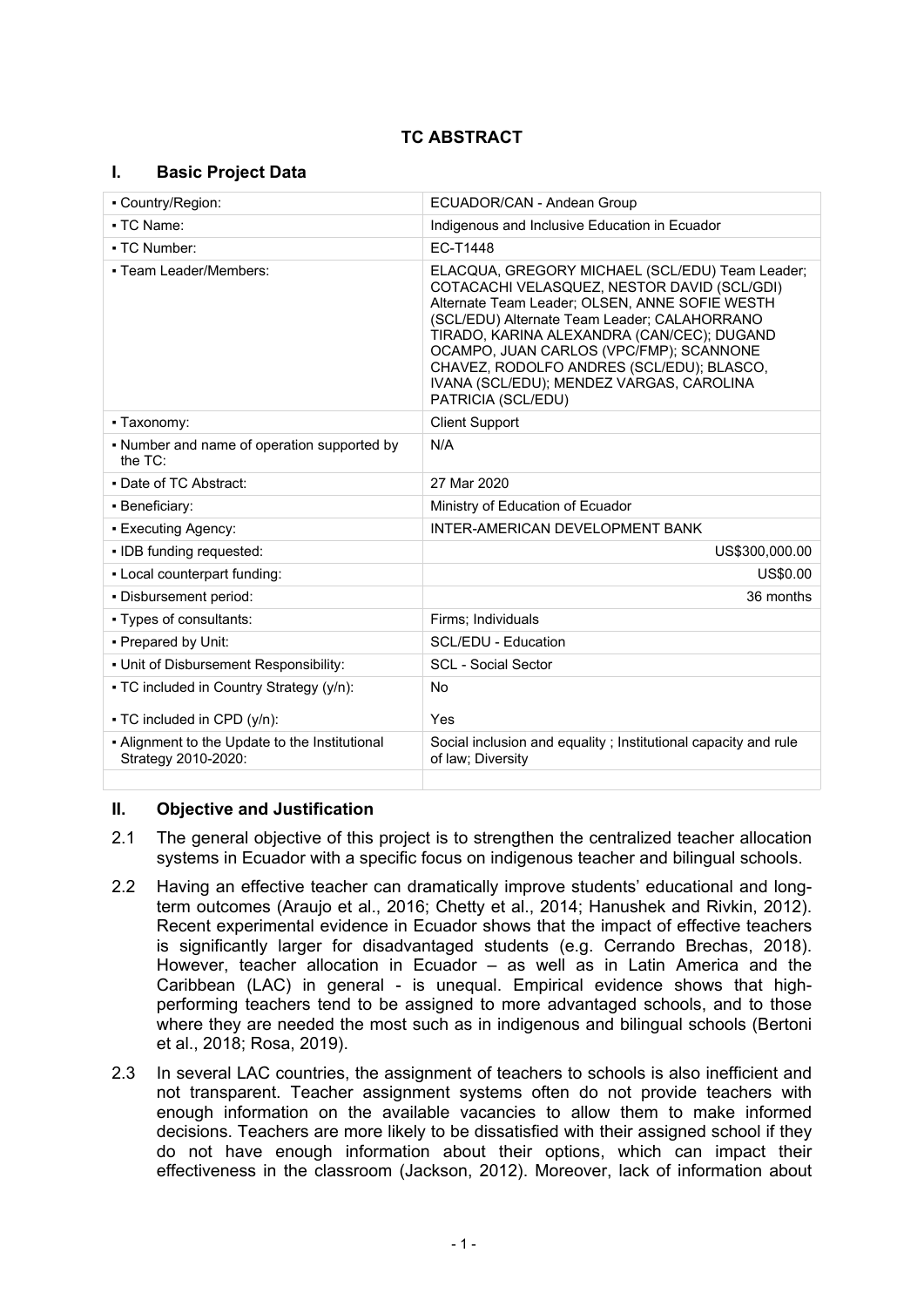vacancies also creates imbalances in supply and demand for teaching staff. Previously, in Ecuador more than one quarter of vacancies remain unfilled after the teacher selection processes. Most of these vacancies are in disadvantaged, indigenous and bilingual schools.

- 2.4 To address these issues and improve equity, transparency, and efficiency in teacher allocation, Ecuador along with other school systems around the world have adopted centralized allocation systems (Elacqua et al., 2016). These centralized systems provide a unique opportunity to use new technologies such as Artificial Intelligence (AI) and Machine Learning (ML) to improve the allocation process and its outcomes (Agrawal et al., 2018). Moreover, AI can be paired with behavioral insights to improve the outcomes of the allocation systems. Recent experimental evidence in Ecuador and Peru also suggests that behavioral strategies can be effective at attracting teachers to hard-to-staff and remote schools (Ajzenman et al., 2019a; Ajzenman et al., 2019b).
- 2.5 As per request of the Ministry of Education, this TC will support the first Teacher concurso for indigenous education. The general objective of this project is to strengthen the centralized teacher allocation systems in Ecuador with a specific focus on indigenous teachers and learning in bilingual schools. This TC will finance: (i) analyses on the applicants to indigenous schools and the profile of teachers currently working at these schools as well as learning outcomes and schooling inputs in intercultural bilingual schools compared to other schools across the country; (i) assessments and improvements in the mechanisms for teacher assignment to indigenous schools in Ecuador, (ii) further exploration of behavioral strategies to motivate teachers to work in more disadvantaged and indigenous schools often located in remote areas.
- 2.6 While our preliminary findings in from the support provided to the teacher concurso Quiro Ser Maestro 6 in Ecuador suggest that behavioral techniques can improve efficiency and equity in teacher allocation, though with significant room to continue improving, our work also shows significant teacher shortage in bilingual and indigenous schools. Therefore, we propose to strengthen the front-end technology, especially with a focus on indigenous education.

## **III. Description of Activities and Outputs**

- 3.1 **Component I: Component I: Assessments and improvements in the mechanisms for teacher assignment in indigenous education in Ecuador.** This component will produce i) a quantitative and qualitative analysis of teachers applying and working in indigenous schools in Ecuador; ii) a diagnosis of the current mechanisms in teacher assignment to indigenous schools, including a quantitative and qualitative diagnostic of learning and schooling inputs at indigenous schools in Ecuador
- 3.2 **Component II: Component II: Technical Assistance to teacher assignment, with a focus on indigenous schools.** This component will introduce behavioral interventions in the national teacher recruitment system in order to attract and retain effective teachers in remote and indigenous schools, piloting different intrinsic and extrinsic motivations through the platform
- 3.3 **Component III: Component III: Evaluation and dissemination.** This component will fund (i) a causal evaluation of the effectiveness of the interventions in improving equity and efficiency in the allocation of indigenous teachers across intercultural bilingual schools and (ii) a seminar to disseminate results and showcase the use of behavioral science techniques to improve equity, transparency, and efficiency in teacher allocation systems.
- **IV. Budget**

#### **Indicative Budget**